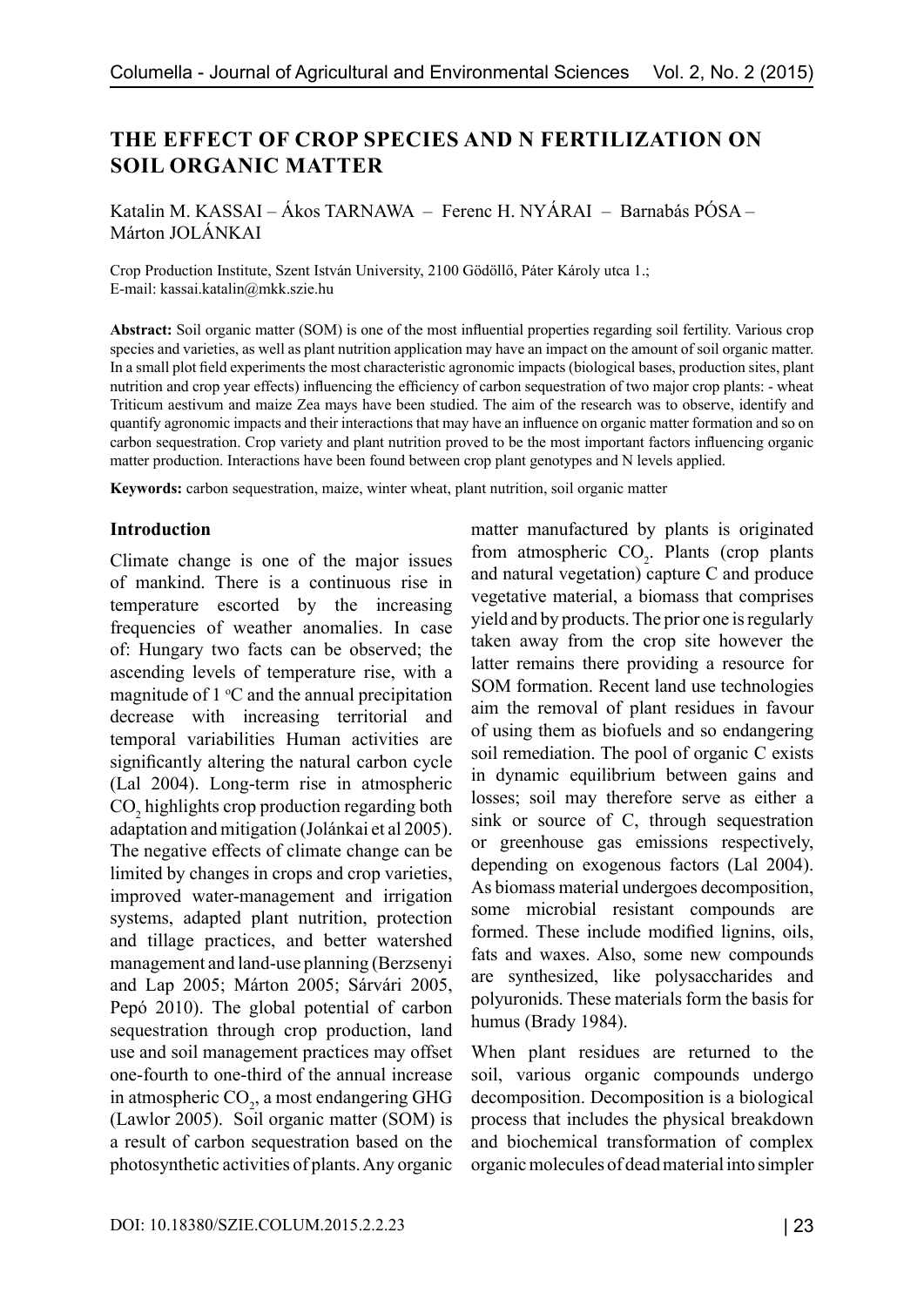organic and inorganic molecules (Juma, 1999). The continual addition of decaying plant residues to the soil surface contributes to the biological activity and the carbon cycling process in the soil. Breakdown of soil organic matter and root growth and decay also contribute to these processes. Carbon cycling is the continuous transformation of organic and inorganic carbon compounds by plants and micro- and macro-organisms between the soil, plants and the atmosphere. Decomposition of organic matter is largely a biological process that occurs naturally and

## **Materials and methods**

The Szent István University Crop Production Institute has recently started a new research programme on exploring the most characteristic agronomic impacts (biological bases, production sites, plant nutrition and crop year effects) influencing the efficiency of carbon sequestration of two major crop plants; wheat *Triticum aestivum* L. and maize *Zea mays* L.: The aim of the research is to observe, identify and quantify agronomic impacts and their interactions

|                | Hybrid   | Grain yield<br>kg/m <sup>2</sup> | Plant dry matter<br>kg/m <sup>2</sup> | AG biomass C<br>content estimate,<br>kg |
|----------------|----------|----------------------------------|---------------------------------------|-----------------------------------------|
| 0 <sub>N</sub> | $Mv-251$ | 0.48                             | 0.34                                  | 0.33                                    |
|                | Maraton  | 0.86                             | 0.61                                  | 0.59                                    |
|                | Norma    | 0.38                             | 0.37                                  | 0.30                                    |
|                | Gazda    | 0.69                             | 0.48                                  | 0.23                                    |
|                | $Mv-454$ | 0.70                             | 0.46                                  | 0.45                                    |
|                | $Mv-500$ | 0.56                             | 0.42                                  | 0.39                                    |
| 80N            | $Mv-251$ | 0.79                             | 0.71                                  | 0.60                                    |
|                | Maraton  | 1.06                             | 0.90                                  | 0.78                                    |
|                | Norma    | 0.79                             | 0.67                                  | 0.55                                    |
|                | Gazda    | 0.76                             | 0.77                                  | 0.61                                    |
|                | $Mv-454$ | 0.78                             | 0.58                                  | 0.54                                    |
|                | $Mv-500$ | 1.36                             | 1.04                                  | 0.96                                    |
| 120N           | $Mv-251$ | 0.83                             | 0.75                                  | 0.63                                    |
|                | Maraton  | 0.79                             | 0.63                                  | 0.57                                    |
|                | Norma    | 0.80                             | 0.78                                  | 0.63                                    |
|                | Gazda    | 1.14                             | 1.17                                  | 0.92                                    |
|                | Mv-454   | 1.17                             | 1.13                                  | 0.92                                    |
|                | $Mv-500$ | 1.43                             | 0.62                                  | 0.82                                    |

*Table 1.* Carbon sequestration of maize (*Zea mays* L.) hybrids, Nagygombos

 $\overline{C}$  value LSD<sub>0.05</sub> – Hybrid:0.112; Nitrogen: 0.048

determined by three factors: soil organisms, the physical environment and the quality of the organic matter (Brussaard, 2012). Soil organic carbon (SOM) contains approximately 58 % C, therefore a factor of 1.72 can be used to convert organic carbon (OC) to SOM. There is more inorganic C in calcareous soils in general (Edwards et al. 1999).

that may have an influence on organic matter formation and so on carbon sequestration. The trials were set up at the Nagygombos experimental site with a parallel version sown at Szárítópuszta in a three years consecutive series between 2007-2010. Six Martonvásár high starch maize hybrids were used in the trials representing different genotypes (Mv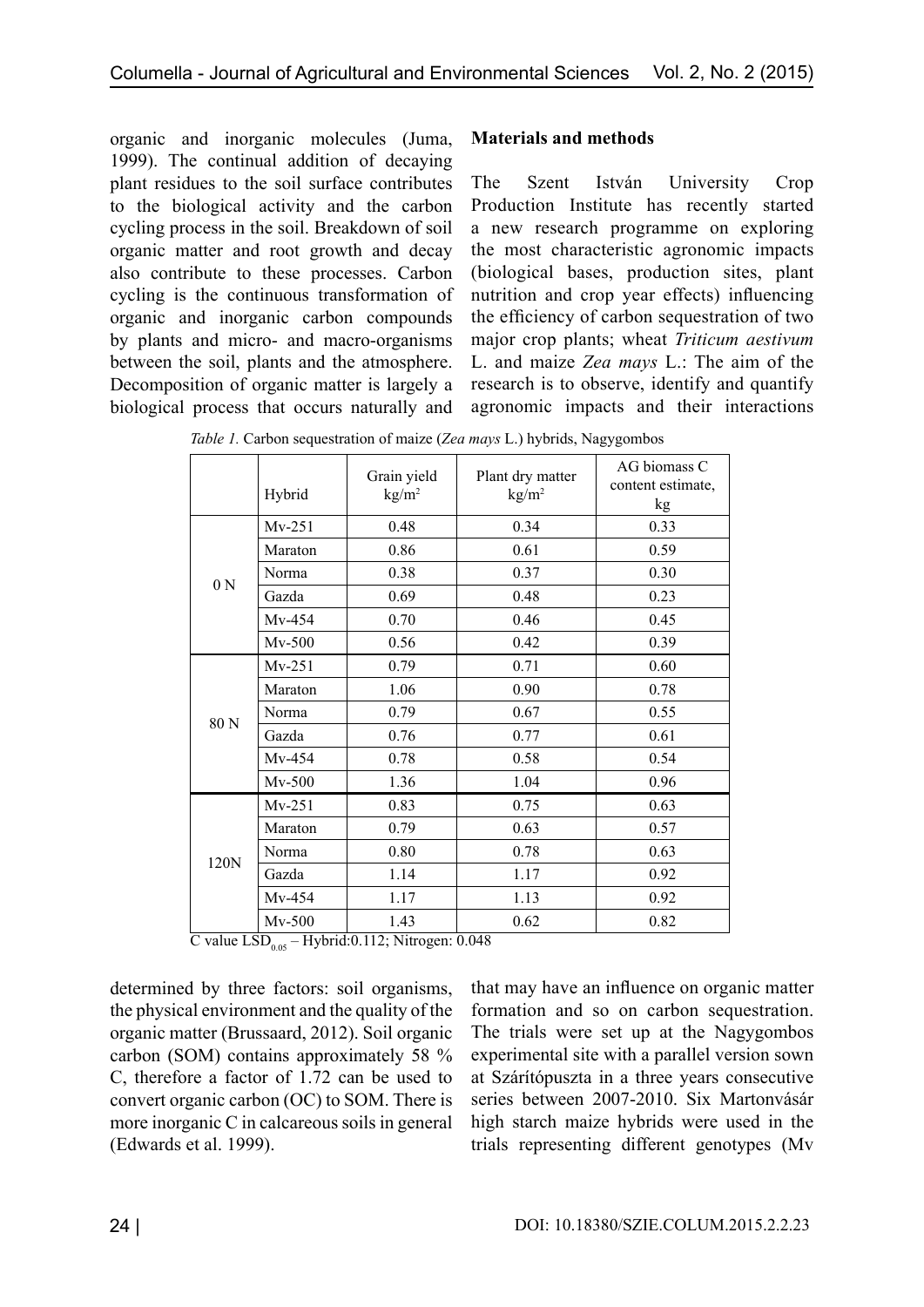250, Maraton, Norma, Gazda, Mv 454 and Mv 500) and a broad range of maturity groups (FAO 200-500). Also five wheat varieties (Mv Magdaléna, Alföld 90, Mv Suba, Mv Csárdás, Mv Toborzó) were exposed to ascending levels of nitrogen applications. Experimental double row 10 m<sup>2</sup> plots were designed in randomized blocks for maize, and full 10 m<sup>2</sup> plots in split-plot arrangement for wheat crop were sown both with four replications. The nitrogen applications were as follows: N 0, N 80 kg/ha, and N 120 kg/ha respectively. Basic plant nutrition and plant protection treatments were identical and appropriate regarding the agronomic requirements of the experimental field and providing ceteris paribus conditions to the trial.

Phenological, herbological, phytosanitary observations and yield characteristics have been evaluated. Yield samples were analysed at the Research Laboratory of the SIU Crop Production Institute, RET Regional Knowledge Centre and the NÉBIH National Food Chain Safety Office laboratories according to Hungarian standards for quality features (protein, carbohydrate, starch, cellulose, fat, ash etc). Carbon sequestration values were estimated on the basis of grain yield and total above ground biomass dry matter production. Statistical analyses were done by Microsoft Office 2003 programmes. The paper presents three years average data of the experiment

## **Results and discussion**

The results obtained suggest that crop variety and plant nutrition proved to be the most important factors influencing organic matter production. Interactions have been found between crop plant genotypes and N levels applied.

Data of the maize trial are presented by Table 1. Grain yield, plant dry matter and carbon content values are presented by each hybrid in N application variants. Both hybrids and nitrogen applications proved to be significant concerning C values. Plant nutrition proved to be a strong factor in comparison with hybrid effects. However maize hybrids have shown differences as well. In general the

|                | Hybrid       | Grain yield<br>kg/m <sup>2</sup> | Plant dry matter<br>kg/m <sup>2</sup> | AG biomass C<br>content estimate,<br>kg |
|----------------|--------------|----------------------------------|---------------------------------------|-----------------------------------------|
| 0 <sub>N</sub> | Mv Magdaléna | 0.54                             | 0.59                                  | 0.45                                    |
|                | Alföld 90    | 0.68                             | 0.75                                  | 0.55                                    |
|                | Mv Suba      | 0.76                             | 0.83                                  | 0.62                                    |
|                | Mv Csárdás   | 0.69                             | 0.76                                  | 0.58                                    |
|                | My Toborzó   | 0.70                             | 0.75                                  | 0.58                                    |
| 80 N           | Mv Magdaléna | 0.74                             | 0.85                                  | 0.64                                    |
|                | Alföld 90    | 0.71                             | 0.77                                  | 0.59                                    |
|                | My Suba      | 0.80                             | 0.89                                  | 0.68                                    |
|                | Mv Csárdás   | 0.81                             | 0.88                                  | 0.65                                    |
|                | My Toborzó   | 0.84                             | 0.91                                  | 0.69                                    |
| 120 N          | Mv Magdaléna | 0.78                             | 0.85                                  | 0.65                                    |
|                | Alföld 90    | 0.84                             | 0.84                                  | 0.67                                    |
|                | My Suba      | 0.75                             | 0.82                                  | 0.63                                    |
|                | Mv Csárdás   | 0.79                             | 0.75                                  | 0.62                                    |
|                | My Toborzó   | 0.80                             | 0.86                                  | 0.66                                    |

*Table 2.* Carbon sequestration of winter wheat (*Triticum aestivum* L.) varieties, Nagygombos

C value  $LSD<sub>0.05</sub> - \text{Variety: } 0.092$ ; Nitrogen: 0.067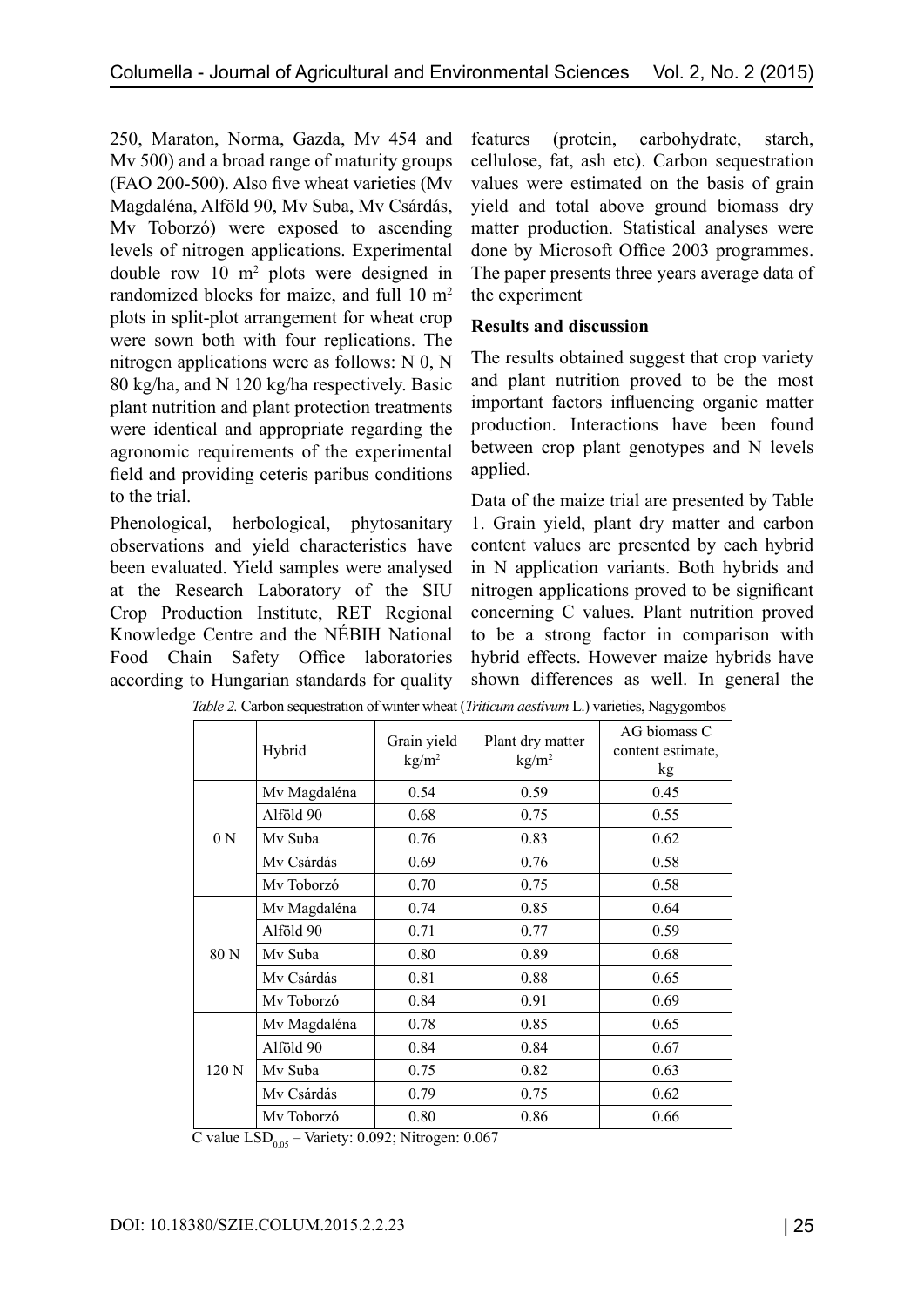

*Figure 1.* Nitrogen impact on carbon sequestration of grain crops, Nagygombos

results suggest, that late maturity hybrids had higher carbon sequestration abilities, but this difference was influenced by the nutritional levels, too.

Experimental results of winter wheat trials are summarised in Table 2. Identical to the other experiment, grain yield, plant dry matter and carbon content values are presented by each wheat variety in respective N applications. Compared to the maize trial data, wheat varieties were found to have less consequent specificity regarding C content, however N applications had really strong interactions with varieties. The difference between untreated control and N applications proved to be significant in all varieties, however 80 versus 120 kg/ha treatments had less impact on that.

Figure 1. presents a graphical evidence of carbon sequestration performance differences of the two crops examined.

*Figure 2.* Carbon content of above ground biomass, straw/stem residues, and the possibly derived soil organic matter, kg/m2